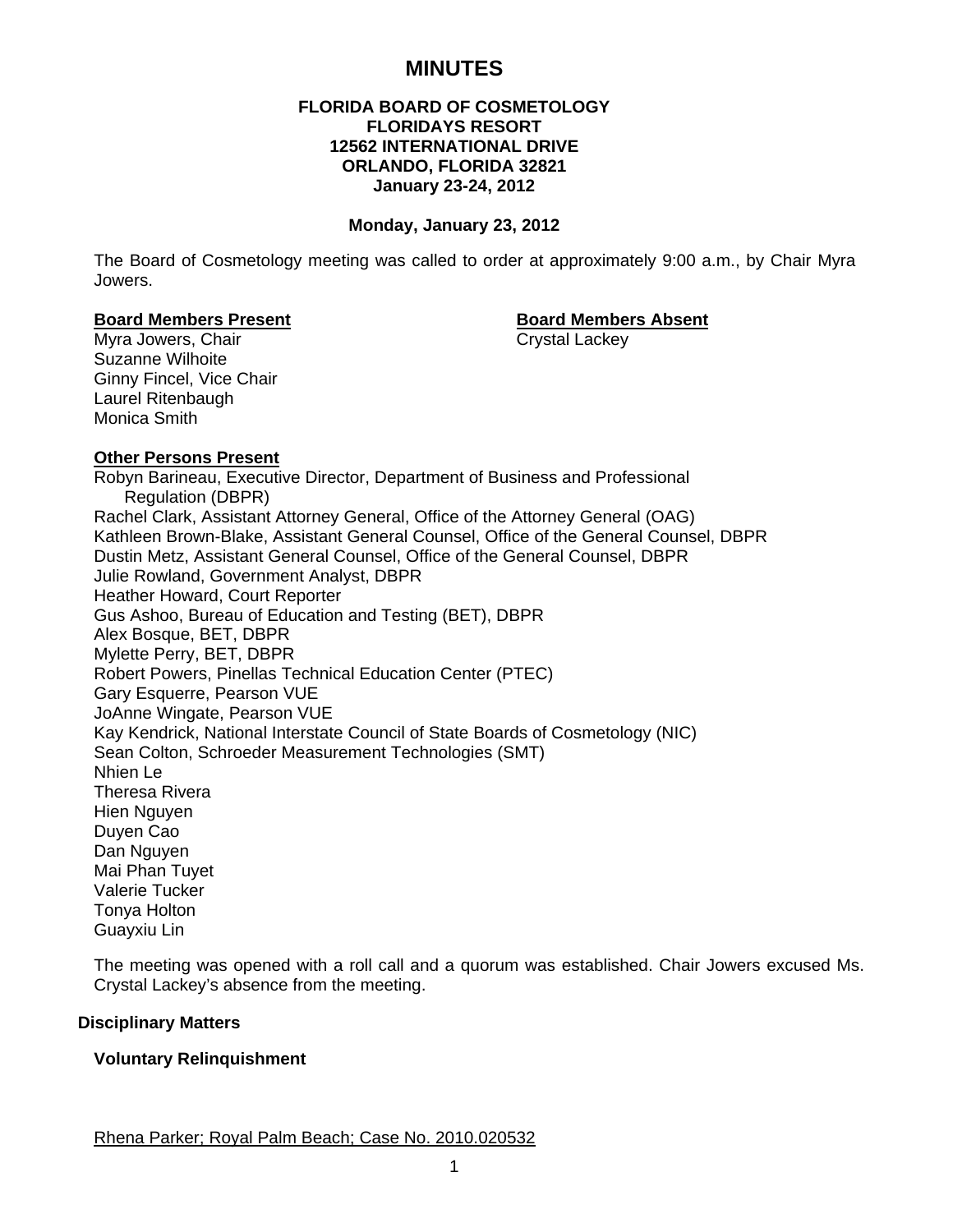Mr. Dustin Metz, Assistant General Counsel, presented the case for consideration by the board. Ms. Monica Smith moved that the board accept the voluntary relinquishment of cosmetology license CL0099222 as resolution of this case. Ms. Laurel Ritenbaugh seconded the motion and the motion passed unanimously.

# **Informal Hearings**

Mr. Metz presented the following cases for consideration by the board. The Board found that the Respondent was properly served with the Administrative Complaint, that there was competent and substantial evidence to support the allegations as set forth in the Administrative Complaint and adopts them as the findings of fact and conclusions of the law of the board and imposed the penalties shown below:

# 10 Pretty Nails and More; Ft. Lauderdale; Case No. 2010.027991

The Respondent was not for the meeting. Ms. Ritenbaugh moved that the board impose a fine of \$500 and costs of \$491.74, to be paid over a period of six months, with the first payment of \$491.74 due within 30 days of the final order and five monthly payments of \$100 each. Ms. Smith seconded the motion and the motion passed unanimously.

# City Nails and Dan Nguyen; Port St. Lucie; Case Nos. 2010.053315 and 2010.058267

Mr. Dan Nguyen was present for the meeting and was sworn in by Ms. Heather Howard, Court Reporter. Vice Chair Ginny Fincel moved that the board impose a fine of \$500 and costs of \$245.11, to be paid over a period of six months, with the first payment of \$245.11 due within 30 days of the final order and five monthly payments of \$100 each, re-inspection within six months, plus six months stayed suspension against cosmetology salon license CE9962744 and nail specialist license FV572680. In the event the Respondent fails to comply with the terms of the final order, the stay shall be lifted and the cosmetology salon license and the nail specialist license will be suspended. Ms. Ritenbaugh seconded the motion and the motion passed unanimously.

# Classy Nails; Crestview; Case No. 2010.049514

The Respondent was not present for the meeting. Ms. Smith moved that the board impose a fine of \$500 and costs of \$64.80, to be paid over a period of six months, with the first payment of \$64.80 due within 30 days of the final order and five monthly payments of \$100 each. Ms. Ritenbaugh seconded the motion and the motion passed unanimously.

# Mitchell Guzman; Hollywood; Case No. 2010.054367

Mr. Guzman was not present for the meeting. Vice Chair Fincel moved that the board impose a fine of \$500 and costs of \$82.39, to be paid over a period of six months, with the first payment of \$82.39 due within 30 days of the final order and five monthly payments of \$100 each, plus six months stayed suspension against nail specialist license FV9568544. In the event the Respondent fails to comply with the terms of the final order, the stay shall be lifted and the nail specialist license will be suspended. Ms. Ritenbaugh seconded the motion and the motion passed unanimously.

# Nails & Beyond and Hien Nguyen; The Villages; Case Nos. 2010054068 and 2010.060377

Mr. Hien Nguyen and Ms. Barbara Nguyen were present for the meeting and were sworn in by the Court Reporter. Ms. Smith moved that the board impose a fine of \$500 and costs of \$416.73. Ms. Ritenbaugh seconded the motion and the motion passed unanimously.

# NT Nail-Tek; Stuart; Case No. 2010.045483

Ms. My Tien and Ms. Nhien Le were present for the meeting and were sworn in by the Court Reporter. Ms. Ritenbaugh moved that the board impose a fine of \$600 and costs of \$224.37, to be paid over a period of six months, with the first payment of \$224.37 due within 30 days of the final order and five monthly payments of \$120 each. Ms. Smith seconded the motion and the motion passed unanimously.

#### Tuyet Phan and Red Nails; Pembroke Pines; Case Nos. 2010.052134 and 2010.046863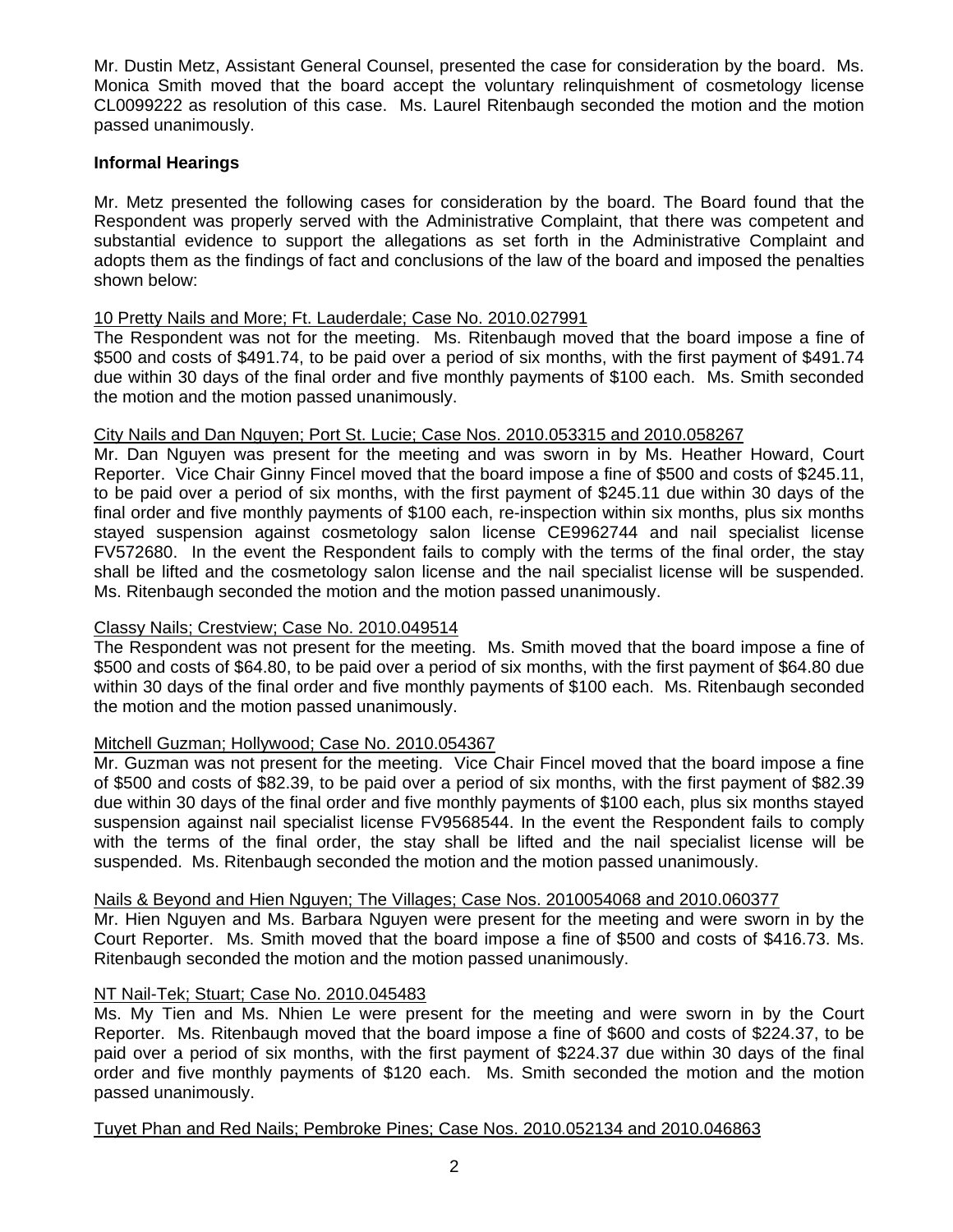Ms. Tuyet Phan was present for the meeting and was sworn in by the Court Reporter. Ms. Ritenbaugh moved that the board impose a fine of \$500 and costs of \$217.27, to be paid over a period of six months, with the first payment of \$217.27 due within 30 days of the final order and five monthly payments of \$100 each. Vice Chair Fincel seconded the motion and the motion passed unanimously.

# Francesca Sara Silva Rollo; Jacksonville; Case No. 2010.044727

Ms. Rollo was not present for the meeting. Ms. Ritenbaugh moved that the board impose a fine of \$1,000 and costs of \$27.84, to be paid over a period of six months, with the first payment of \$27.84 due within 30 days of the final order and five monthly payments of \$200 each. Ms. Smith seconded the motion and the motion passed unanimously.

# Rose Nails; Destin; Case No. 2010.057366

The Respondent was not present for the meeting. Ms. Smith moved that the board impose a fine of \$500 and costs of \$114.92. Ms. Ritenbaugh seconded the motion and the motion passed unanimously.

# SharpCuts Inc.; Atlantic Beach; Case No. 2010.036629

The Respondent was not present for the meeting. Ms. Ritenbaugh moved that the board impose a fine of \$250 and costs of \$233.36, plus six months suspension against cosmetology salon license CE9959534. Vice Chair Fincel seconded the motion and the motion passed unanimously.

# Village Nail Spa and Vu Nguyen; West Palm Beach; Case Nos. 2010.042217 and 2010.036614

The Respondents were not present for the meeting. Vice Chair Fincel moved that the board impose a fine of \$500 and costs of \$302.32, to be paid over a period of six months, with the first payment of \$302.32 due within 30 days of the final order and five monthly payments of \$100 each, re-inspection within six months, plus six months stayed suspension against cosmetology salon license CE9966474 and nail specialist license FV563411. In the event the Respondents fail to comply with the terms of the final order, the stay shall be lifted and the cosmetology salon license and the nail specialist license will be suspended. Ms. Ritenbaugh seconded the motion and the motion passed unanimously.

# Wonder Nails; West Palm Beach; Case No. 2010.013127

The Respondent was not present for the meeting. Ms. Smith moved that the board impose a fine of \$1,000 and costs of \$184.22, to be paid over a period of six months, with the first payment of \$184.22 due within 30 days of the final order and five monthly payments of \$200 each. Ms. Ritenbaugh seconded the motion and the motion passed unanimously.

# **Motion for Waiver of Rights and Final Order**

Mr. Metz presented the following cases for consideration by the board. The Board found that the Respondent was properly served with the Administrative Complaint, the Respondent failed to respond within 21 days thereby waiving their right to elect a hearing in this matter, that the board accept the allegations as stated in the Administrative Complaint and adopt them as the findings of fact and conclusions of law of the board and imposed the penalties shown below:

#### Guadalupe Arredondo; Cutler Bay; Case No. 2010.027799

Ms. Arredondo was not present for the meeting. Ms. Ritenbaugh moved that the board impose a fine of \$500 and costs of \$232.72, to be paid over a period of six months, with the first payment of \$232.72 due within 30 days of the final order and five monthly payments of \$100 each. Ms. Smith seconded the motion and the motion passed unanimously.

Tyrone Brooks; Daytona Beach; Case No. 2011.010518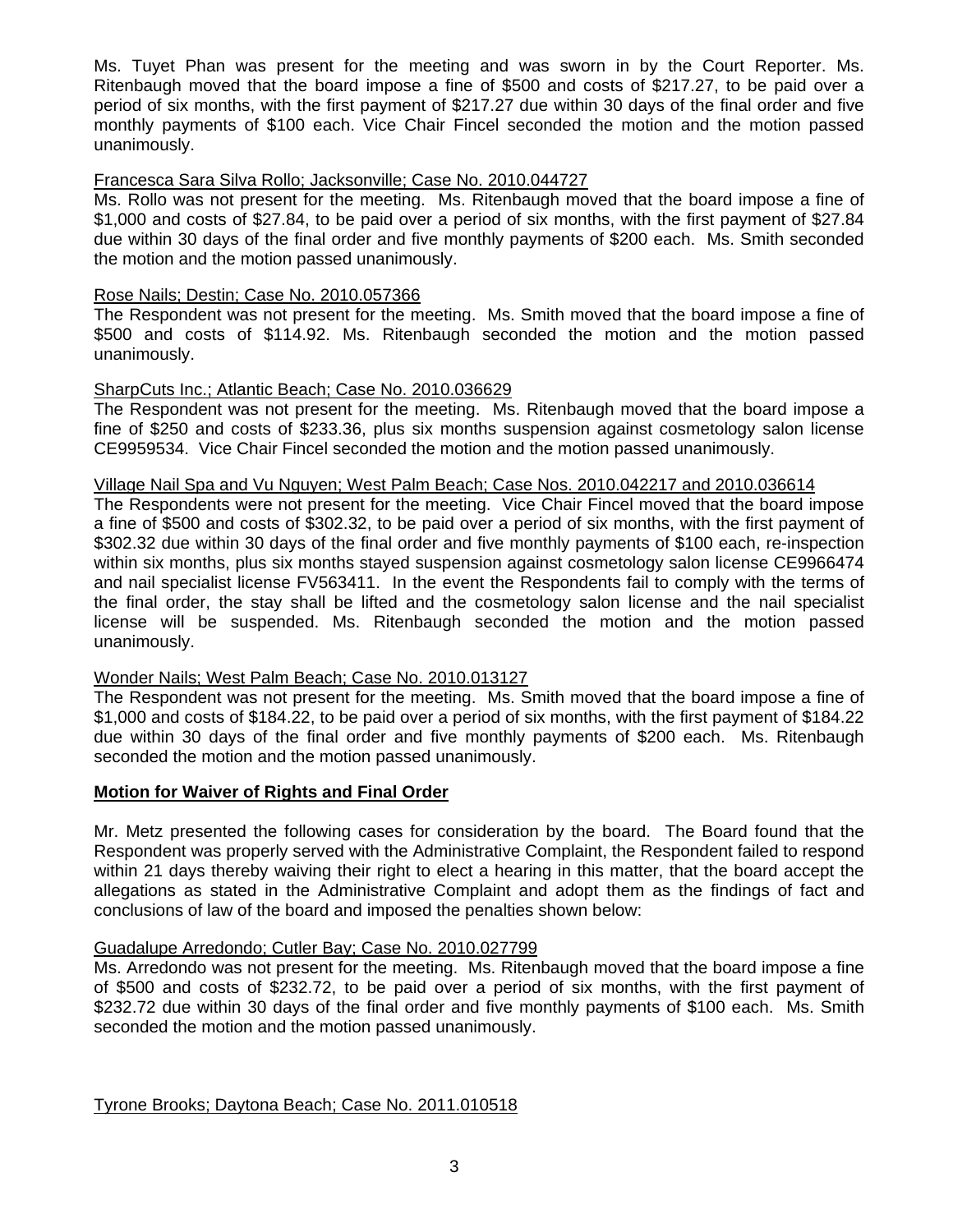Mr. Brooks was not present for the meeting. Ms. Smith moved that the board impose a fine of \$500 and costs of \$276.36. Ms. Ritenbaugh seconded the motion and the motion passed unanimously.

# Caprice Salon and Spa; Sunny Isles Beach; Case No. 2010.047794

The Respondent was not present for the meeting. Ms. Smith moved that the board impose a fine of \$1,000 and costs of \$72.94, plus suspension against cosmetology salon license CE9961532 until all outstanding fines and costs are paid. Vice Chair Fincel seconded the motion and the motion passed unanimously.

# City Nails and Guang Xiu Lin; Port St. Lucie; Case Nos. 2010.042939 and 2010.047386

Ms. Guang Lin and Ms. Susan Taylor were present for the meeting and were sworn in by the Court Reporter. Vice Chair Fincel moved that the board impose a fine of \$500 and costs of \$228.77, and re-inspection within six months. Ms. Ritenbaugh seconded the motion and the motion passed unanimously.

# Clippers; Tallahassee; Case No. 2010.054065

The Respondent was not present for the meeting. Vice Chair Fincel moved that the board impose a fine of \$500 and costs of \$89.80, to be paid over a period of six months, with the first payment of \$89.90 due within 30 days of the final order and five monthly payments of \$100 each, re-inspection within six months, plus six months stayed suspension against cosmetology license CE9966247. In the event the Respondent fails to comply with the terms of the final order, the stay shall be lifted and the cosmetology salon license will be suspended. Ms. Ritenbaugh seconded the motion and the motion passed unanimously.

# Morelia Croes; Miami; Case No. 2010.057945

Ms. Croes was not present for the meeting. Ms. Smith moved that the board impose a fine of \$500 and costs of \$244.87, plus suspension against nail specialist license FV9562148 until all outstanding fines and costs are paid. Vice Chair Fincel seconded the motion and the motion passed unanimously.

# Da Vi Nails USA; Perry; Case No. 2010.043773

The Respondent was not present for the meeting. Ms. Ritenbaugh moved that the board impose a fine of \$300 and costs of \$377.22, to be paid over a period of six months, with the first payment of \$377.22 due within 30 days of the final order and five monthly payments of \$60 each, re-inspection within six months, plus six months stayed suspension against cosmetology salon license CE9977292. In the event the Respondent fails to comply with the terms of the final order, the stay shall be lifted and the cosmetology salon license will be suspended. Ms. Smith seconded the motion and the motion passed unanimously.

#### Daniela's Hair Artist; Miami; Case No. 2010054428

The Respondent was not present for the meeting. Ms. Smith moved that the board impose a fine of \$500 and costs of \$59.27, plus suspension against cosmetology salon license CE9953528 until all outstanding fines and costs are paid. Ms. Ritenbaugh seconded the motion and the motion passed unanimously.

#### Elocin Hair Therapy; Spring Hill; Case No. 2010.060305

The Respondent was not present for the meeting. Ms. Ritenbaugh moved that the board impose a fine of \$500 and costs of \$77.09, plus suspension against cosmetology salon license CE9961892 until all outstanding fines and costs are paid. Ms. Smith seconded the motion and the motion passed unanimously.

#### Nethy Evans; Hollywood; Case No. 2010.029890

Ms. Evans was not present for the meeting. Ms. Ritenbaugh moved that the board impose a fine of \$500 and costs of \$90.90, to be paid over a period of six months, with the first payment of \$90.90 due within 30 days of the final order and five monthly payments of \$100 each. Ms. Smith seconded the motion and the motion passed unanimously.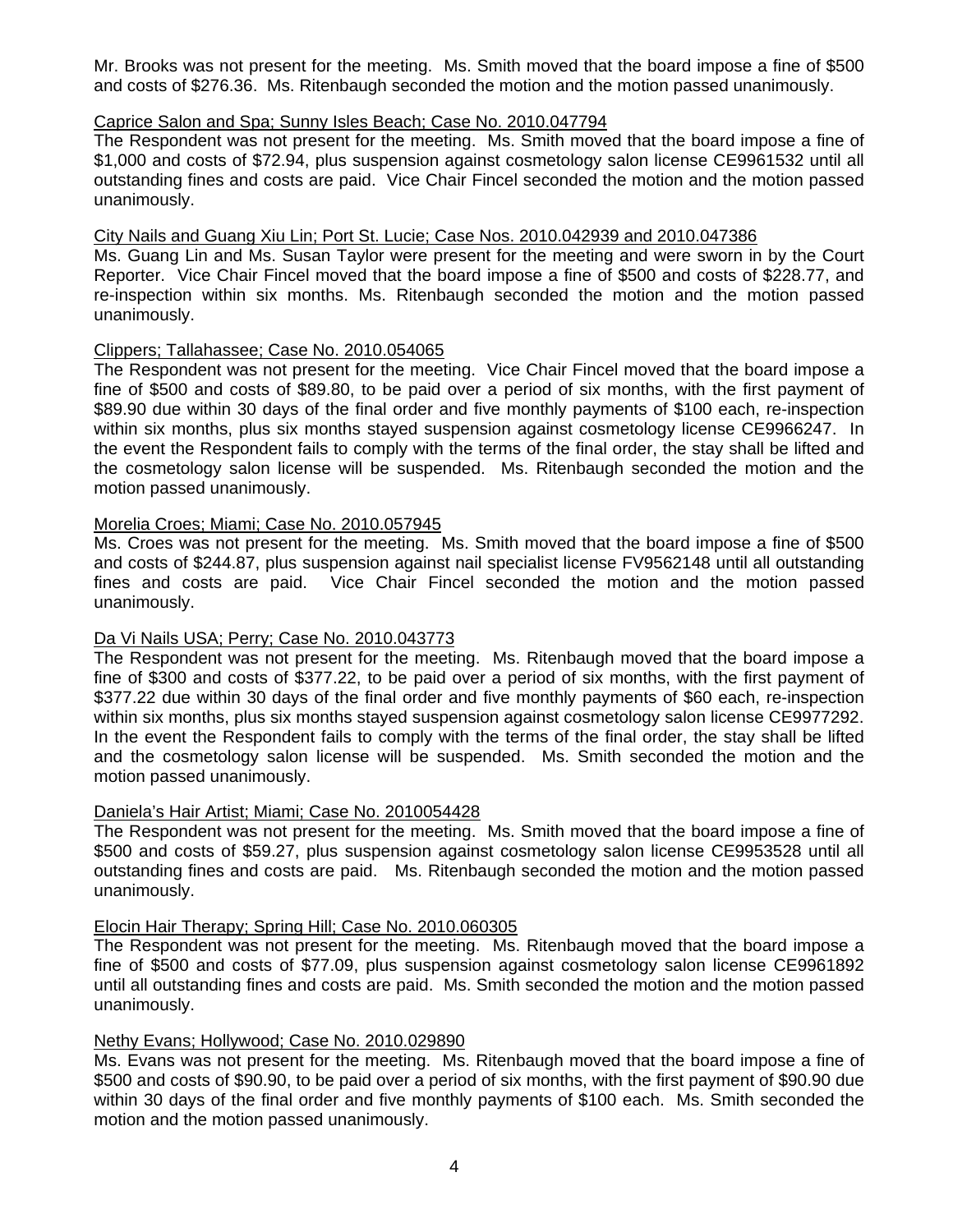# Octavia Fairley; Orlando; Case No. 2010.042972

Ms. Fairley was not present for the meeting. Vice Chair Fincel moved that the board impose a fine of \$500 and costs of \$135.56, to be paid over a period of six months, with the first payment of \$135.56 due within 30 days of the final order and five monthly payments of \$100 each. Ms. Ritenbaugh seconded the motion and the motion passed unanimously.

# Tikisha Gobourne; Altamonte; Case No. 2010.035362

Ms. Gobourne was not present for the meeting. Ms. Ritenbaugh moved that the board impose a fine of \$500 and costs of \$156.44, plus suspension against cosmetology license CL1195241 until all outstanding fines and costs are paid. Vice Chair Fincel seconded the motion and the motion passed unanimously.

# Linh Hoang; St. Petersburg; Case No. 2011.001123

Ms. Hoang was not present for the meeting. Ms. Smith moved that the board impose a fine of \$500 and costs of \$223.19, plus suspension against full specialist license FS868142 until all outstanding fines and costs are paid. Ms. Ritenbaugh seconded the motion and the motion passed unanimously.

# Honeycomb Hair Salon; Orlando; Case No. 2010.031926

The Respondent was not present for the meeting. Ms. Ritenbaugh moved that the board impose a fine of \$500 and costs of \$230.84. Ms. Smith seconded the motion and the motion passed unanimously.

#### L.A. Nails and Duyen Thanh Cao; Delray Beach; Case Nos. 2010.062324 and 2011.003851

Ms. Than Nguyen and Mr. Jeremy Logan were present for the meeting and were sworn in by the Court Reporter. Ms. Ritenbaugh moved that the board impose a fine of \$500 and costs of \$161.33. Ms. Smith seconded the motion and the motion passed unanimously.

#### Latashia's Hairbraiding and Training; Tampa; Case No. 2010.033322

The Respondent was not present for the meeting. Ms. Ritenbaugh moved that the board impose a fine of \$700 and costs of \$203.71, to be paid over a period of six months, with the first payment of \$203.71 due within 30 days of the final order and five monthly payments of \$140 each, plus revocation of course provider registration PVD 228 for hair braiding, hair wrapping and body wrapping courses. Ms. Smith seconded the motion and the motion passed unanimously.

#### Legacy Hair Salon; Orlando; Case No. 2010.058877

Mr. Metz requested that this case be pulled from the agenda.

# Cynthia Miller; Greenville; Case No. 2011.017371

Ms. Miller was not present for the meeting. Ms. Ritenbaugh moved that the board impose a fine of \$500 and costs of \$242.35, plus suspension against cosmetology license CL1201122 until all outstanding fines and costs are paid. Vice Chair Fincel seconded the motion and the motion passed unanimously.

#### Nandy Unisex Beauty Salon; N. Miami; Case No. 2010.047786

The Respondent was not present for the meeting. Ms. Ritenbaugh moved that the board impose a fine of \$500 and costs of \$69.56, re-inspection within six months, plus suspension against cosmetology salon license CE9971061. Vice Chair Fincel seconded the motion and the motion passed unanimously.

#### Nobe Beauty Salon; Miami; Case No. 2010.058027

The Respondent was not present for the meeting. Ms. Smith moved that the board impose a fine of \$500 and costs of \$69.02, plus suspension against cosmetology salon license CE9979380 until all outstanding fines and costs are paid. Ms. Ritenbaugh seconded the motion and the motion passed unanimously.

Tuan Ngo; Bradenton; Case No. 2010.024052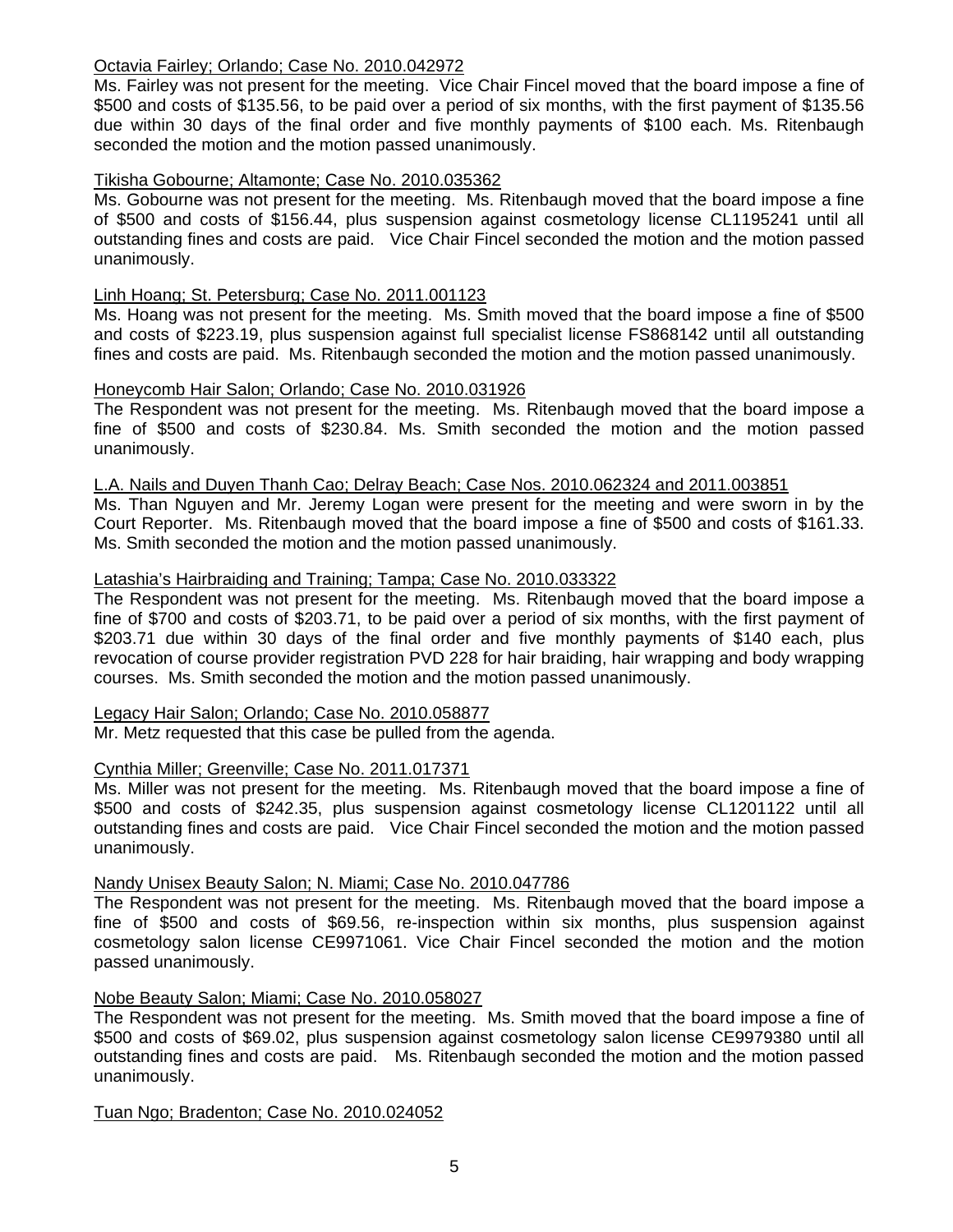Mr. Ngo was not present for the meeting. Ms. Smith moved that the board impose a fine of \$500 and costs of \$169.63, plus suspension against nail specialist license FV9567826 until all outstanding fines and costs are paid. Ms. Ritenbaugh seconded the motion and the motion passed unanimously.

# Claretta Pickering; Tallahassee; Case No. 2010.057253

Ms. Pickering was not present for the meeting. Ms. Ritenbaugh moved that the board impose a fine of \$500 and costs of \$314.64, to be paid over a period of six months, with the first payment of \$314.64 due within 30 days of the final order and five monthly payments of \$100 each. Ms. Smith seconded the motion and the motion passed unanimously.

#### (The) Prime Cuts Salons; Palm Beach Gardens; Case No. 2010.044747

The Respondent was not present for the meeting. Ms. Ritenbaugh moved that the board impose a fine of \$800 and costs of \$154.84, plus suspension against cosmetology salon license CE9966797 until all outstanding fines and costs are paid. Vice Chair Fincel seconded the motion and the motion passed unanimously.

#### Reflections Hair Salon Inc.; Perry; Case No. 2010.044657

Ms. Tonya Holton was present for the meeting and was sworn in by the Court Reporter. Vice Chair Fincel moved that the board impose a fine of \$550 and costs of \$322.89, to be paid over a period of six months, with the first payment of \$322.89 due within 30 days of the final order and five monthly payments of \$110 each. Ms. Ritenbaugh seconded the motion and the motion passed unanimously.

#### Theresa Rivera; Largo; Case No. 2010.012156

Ms. Rivera was present for the meeting and was sworn in by the Court Reporter. Ms. Ritenbaugh moved that the board impose a fine of \$500 and costs of \$220.94, to be paid over a period of six months, with the first payment of \$220.94 due within 30 days of the final order and five monthly payments of \$100 each. Ms. Smith seconded the motion and the motion passed unanimously.

#### Raylsa Roman; Orlando; Case No. 2010.015045

Ms. Roman was not present for the meeting. Ms. Ritenbaugh moved that the board impose a fine of \$500 and costs of \$142.33, to be paid over a period of six months, with the first payment of \$142.33 due within 30 days of the final order and five monthly payments of \$100 each. Ms. Smith seconded the motion and the motion passed unanimously.

#### Sakura Nail Spa; Gainesville; Case No. 2010.054076

The Respondent was not present for the meeting. Ms. Smith moved that the board impose a fine of \$500 and costs of \$134.72, to be paid over a period of six months, with the first payment of \$134.72 due within 30 days of the final order and five monthly payments of \$100 each. Ms. Ritenbaugh seconded the motion and the motion passed unanimously.

#### Sky Nails; Ocala; Case No. 2010.041285

The Respondent was not present for the meeting. Ms. Ritenbaugh moved that the board impose a fine of \$500 and costs of \$124.90, to be paid over a period of six months, with the first payment of \$124.90 due within 30 days of the final order and five monthly payments of \$100 each, re-inspection within six months, plus six months stayed suspension against cosmetology salon license CE9957917. In the event the Respondent fails to comply with the terms of the final order, the stay shall be lifted and the cosmetology salon license will be suspended. Ms. Smith seconded the motion and the motion passed unanimously.

#### T & L Nails & Spa and Tony Pham; Sebastian; Case Nos. 2010.055895 and 2010.061345

The Respondents were not present for the meeting. Ms. Ritenbaugh moved that the board impose a fine of \$500 and costs of \$212.83, to be paid over a period of six months, with the first payment of \$212.83 due within 30 days of the final order and five monthly payments of \$100 each, re-inspection within six months, plus six months stayed suspension against cosmetology salon license CE9969774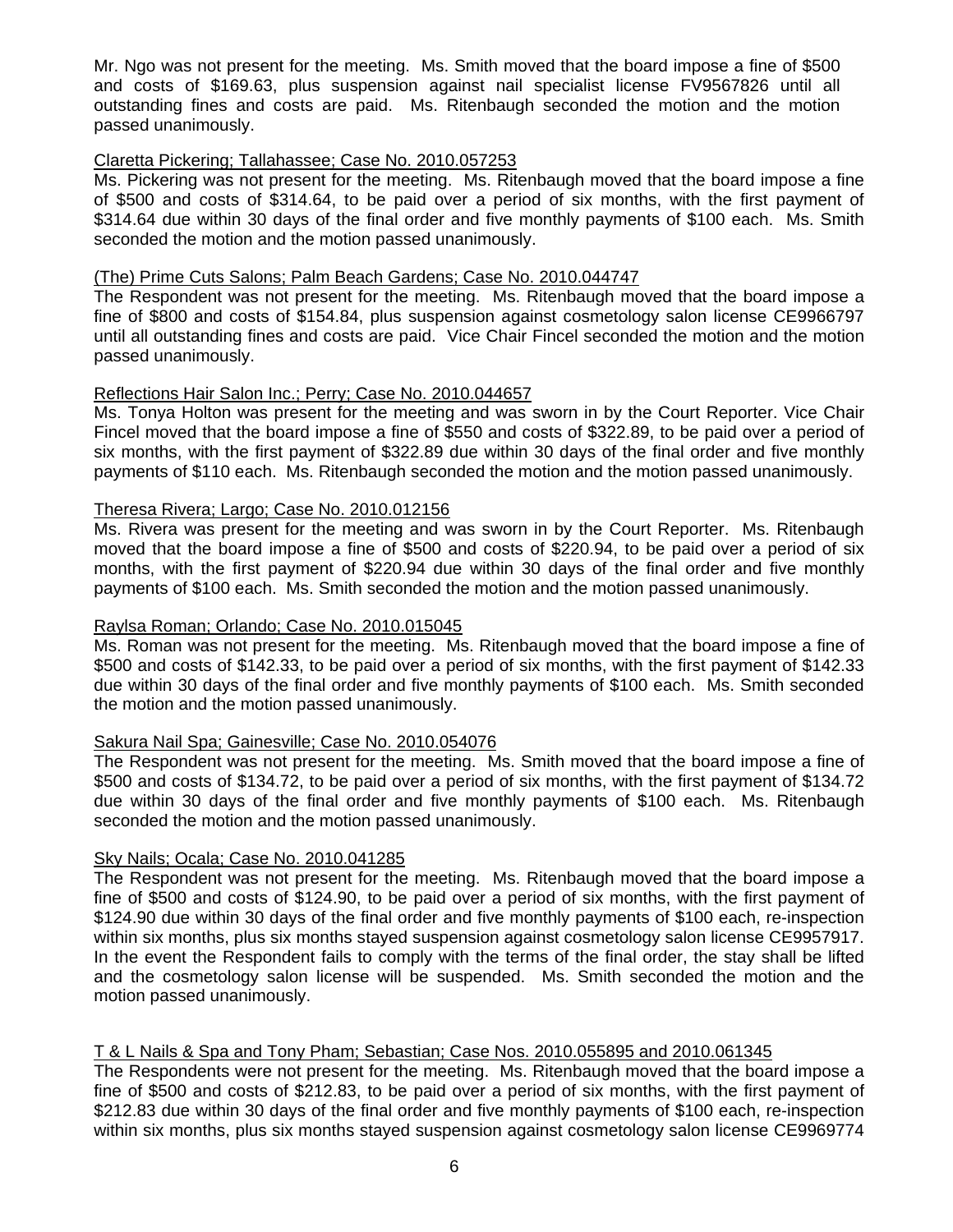and nail specialist license FV9543921. In the event the Respondents fail to comply with the terms of the final order, the stay shall be lifted and the cosmetology salon license and nail specialist license will be suspended. Ms. Smith seconded the motion and the motion passed unanimously.

# Trendsetterz, LLC; Tallahassee; Case No. 2010.057529

The Respondent was not present for the meeting. Vice Chair Fincel moved that the board impose a fine of \$1,500 and costs of \$87.28, to be paid over a period of six months, with the first payment of \$87.28 due within 30 days of the final order and five monthly payments of \$300 each, re-inspection within six months, plus six months stayed suspension against cosmetology salon license CE9975276. In the event the Respondent fails to comply with the terms of the final order, the stay shall be lifted and the cosmetology salon license will be suspended. Ms. Ritenbaugh seconded the motion and the motion passed unanimously.

# VIP; Jacksonville; Case No. 2010.055455

The Respondent was not present for the meeting. Vice Chair Fincel moved that the board impose a fine of \$500 and costs of \$105.38. Ms. Ritenbaugh seconded the motion and the motion passed unanimously.

# "V' Nails; Miami; Case No. 2010.054388

The Respondent was not present for the meeting. Vice Chair Fincel moved that the board impose a fine of \$500 and costs of \$62.66, to be paid over a period of six months, with the first payment of \$62.66 due within 30 days of the final order and five monthly payments of \$100 each, plus suspension against cosmetology salon license CE9978933 until all outstanding fines and costs are paid. Ms. Ritenbaugh seconded the motion and the motion passed unanimously.

# **Settlement Stipulations**

Golden Nails Inc. and Phan My Nguyen; West Palm Beach; Case Nos. 2011.013267 and 2011.019451 The Respondents were not present for the meeting. Ms. Ritenbaugh moved that the board adopt the Stipulation of the parties as the board's final action in this matter and incorporate it and all of its terms into a final order and impose a fine of \$550 and costs of \$244.05, to be paid over a period of six months, with the first payment of \$244.05 due within 30 days of the final order and five monthly payments of \$110 each. Ms. Smith seconded the motion and the motion passed unanimously.

# Pro Nails and Marie Ha; Ft. Pierce; Case Nos. 2011.008978 and 2011.013425

The Respondent was not present for the meeting. Ms. Ritenbaugh moved that the board adopt the Stipulation of the parties as the board's final action in this matter and incorporate it and all of its terms into a final order and impose a fine of \$850 and costs of \$238.83, to be paid over a period of six months, with the first payment of \$238.83 due within 30 days of the final order and five monthly payments of \$170 each. Ms. Smith seconded the motion and the motion passed unanimously.

# Sur La Mer Salon and Valerie Glupczynski-Tucker; Vero Beach; Case Nos. 2011.010889 and 2011.013434

Ms. Valerie Glupczynski-Tucker was present for the meeting and was sworn in by the Court Reporter. Ms. Ritenbaugh moved that the board adopt the Stipulation of the parties as the board's final action in this matter and incorporate it and all of its terms into a final order and impose a fine of \$400 and costs of \$298.83, to be paid over a period of six months, with the first payment of \$298.83 due within 30 days of the final order and five monthly payments of \$80 each. Ms. Smith seconded the motion and the motion passed unanimously.

# Tropical Nails; Destin; Case No. 2010.060891

The Respondent was not present for the meeting. Ms. Ritenbaugh moved that the board adopt the Stipulation of the parties as the board's final action in this matter and incorporate it and all of its terms into a final order and impose a fine of \$500 and costs of \$128.27, to be paid over a period of six months, with the first payment of \$128.27 due within 30 days of the final order and five monthly payments of \$100 each. Ms. Smith seconded the motion and the motion passed unanimously.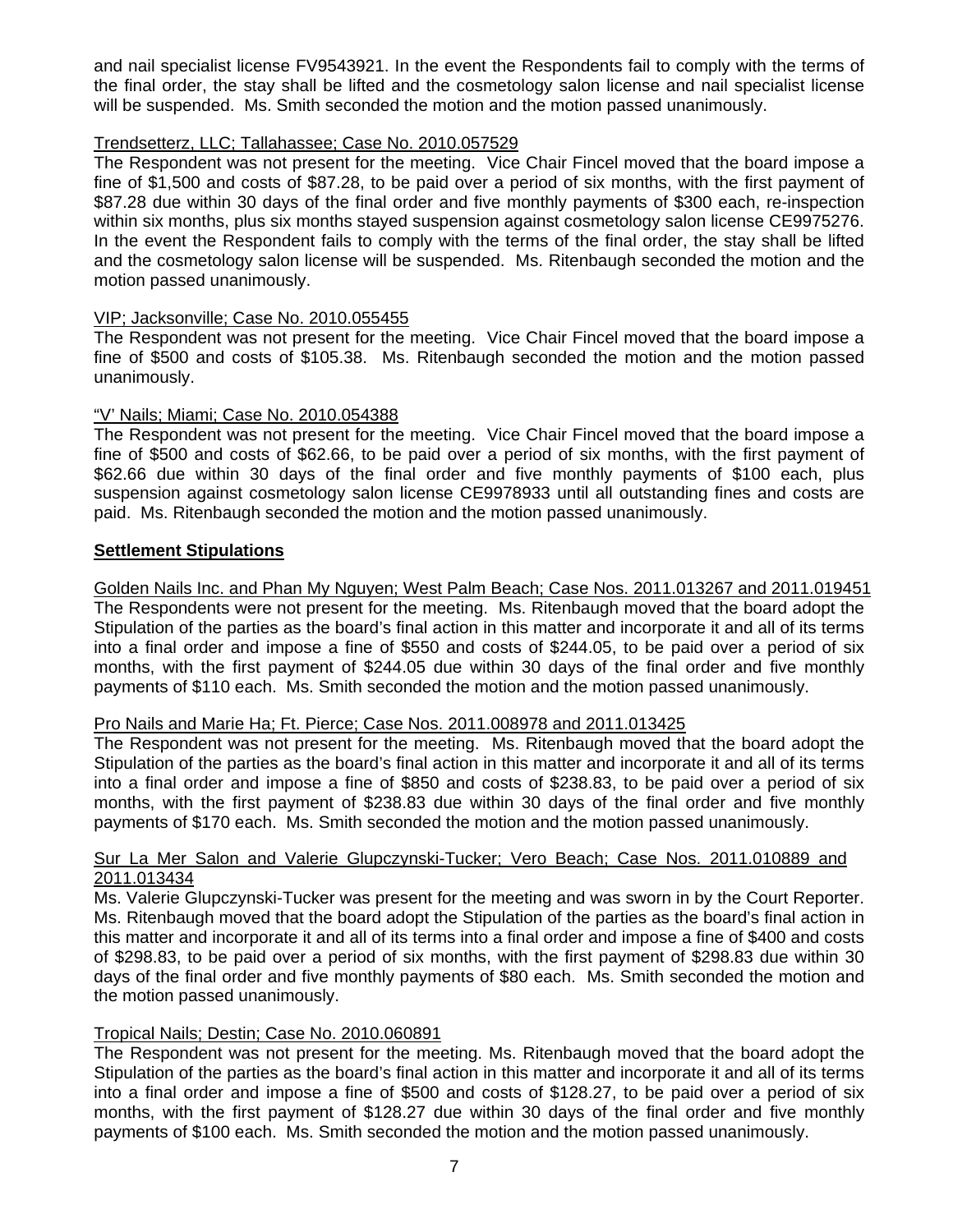# VIP Nail Salon and Chuong H. Le; Palm City; Case Nos. 2011.016733 and 2011.020988

The Respondents were not present for the meeting. Ms. Ritenbaugh moved that the board adopt the Stipulation of the parties as the board's final action in this matter and incorporate it and all of its terms into a final order and impose a fine of \$650 and costs of \$255.87, to be paid over a period of six months, with the first payment of \$255.87 due within 30 days of the final order and five monthly payments of \$130 each. Ms. Smith seconded the motion and the motion passed unanimously.

# **Department Attorney Report**

Mr. Metz informed the board that as of January 6, 2012, there were 314 open cosmetology cases in the legal section.

### **New Business**

# **Cosmetology Examination Presentations**

National Interstate Council of State Boards of Cosmetology (NIC)

Ms. Kay Kendrick, President, (NIC), and Mr. Sean Colton, Shroeder Measurement Technologies, shared a PowerPoint presentation on the NIC national cosmetology examination.

# Bureau of Education and Testing (BET) and Pearson VUE

Mr. Gus Ashoo, Chief, (BET), Mr. Alex Bosque, BET, Ms. Mylette Perry, BET, Mr. Gary Esquerre, Pearson VUE, and Ms. JoAnne Wingate, Pearson VUE, shared a PowerPoint presentation on the Department's cosmetology examination.

# **Adjournment**

There being no further business, the meeting was adjourned at approximately 3:15 p.m.

# **Tuesday, January 24, 2012**

The Board of Cosmetology meeting was called to order at approximately 9:00 a.m., by Ms. Myra Jowers, Chair.

#### **Board Members Present Communist Communist Board Members Absent**

Myra Jowers, Chair Chair Chair Crystal Lackey Ginny Fincel, Vice Chair Laurel Ritenbaugh Monica Smith Suzanne Wilhoite

# **Other Persons Present**

Robyn Barineau, Executive Director, Department of Business and Professional Regulation (DBPR) Rachel Clark, Assistant Attorney General, Office of the Attorney General (OAG) Julie Rowland, Government Analyst, DBPR Heather Howard, Court Reporter Robert M. Martinez Robert S. Powers Lismarie Calderon Brendaliz Rodriguez Diana Richardson Ana Lima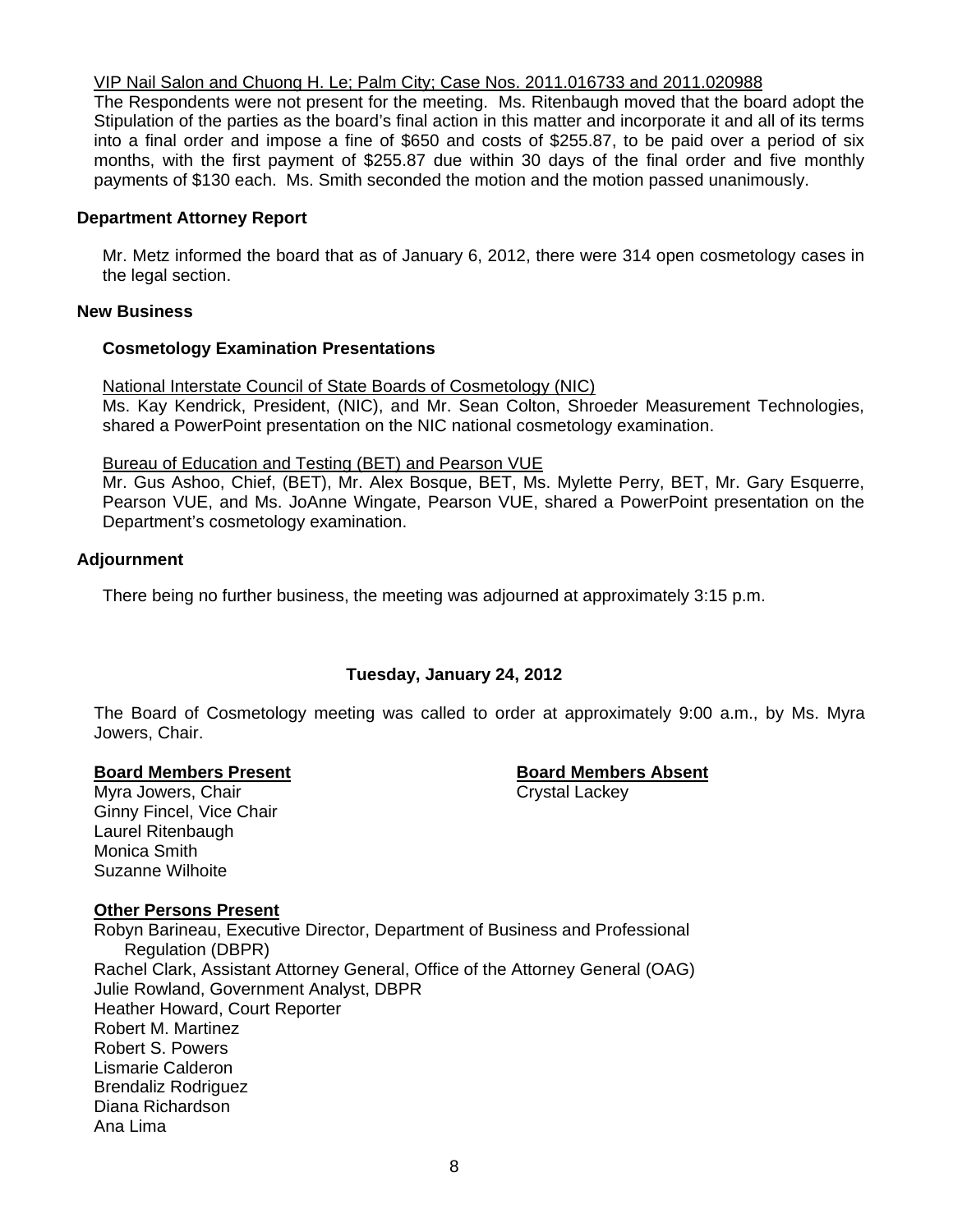Bonnie Poole, Florida Cosmetology Association

The meeting was opened with a roll call and a quorum was established. Chair Jowers excused Ms. Crystal Lackey's absence from the meeting.

Vice Chair Ginny Fincel moved to approve the minutes from the October 24-25, 2011, board meeting. Ms. Laurel Ritenbaugh seconded the motion and the motion passed unanimously.

Ms. Monica Smith moved to approve the minutes from the November 29, 2011, board meeting. Ms. Ritenbaugh seconded the motion and the motion passed unanimously.

# **Applications**

### **Licensure Applications**

# **Informal Hearing**

# Lismarie Calderon / Puerto Rico

Ms. Robyn Barineau, Executive Director, noted that the licensure application was denied at the October 25, 2011, board meeting based on inconsistent documentation and for failure to demonstrate that the she meets the requirements of Section 477.019, Florida Statutes, and Rules 61G5-18.007 and/or 61G5-18.001, Florida Administrative Code. Ms. Lismarie Calderon and Mr. Oscar Rodriguez were present for the board meeting and were sworn in by Ms. Heather Howard, Court Reporter. After review, Ms. Ritenbaugh moved to approve the application. Ms. Suzanne Wilhoite seconded the motion and the motion passed unanimously.

# **Initial Review**

# Cristian David Altamirano / Puerto Rico

Mr. Altamirano was not present for the meeting. After review, Ms. Ritenbaugh moved to deny the application as the application contains inconsistent documentation and fails to demonstrate that the applicant meets the requirements of Section 477.019, Florida Statutes, and Rules 61G5-18.007 and/or 61G5-18.001, Florida Administrative Code. Ms. Smith seconded the motion and the motion passed unanimously.

#### Marlen Del Soccorro Castaneda Alvarez / Puerto Rico

Ms. Alvarez was not present for the meeting. After review, Vice Chair Fincel moved to deny the application as the application contains inconsistent documentation and fails to demonstrate that the applicant meets the requirements of Section 477.019, Florida Statutes, and Rules 61G5-18.007 and/or 61G5-18.001, Florida Administrative Code. Ms. Wilhoite seconded the motion and the motion passed unanimously.

#### Jose Victor Calderon-Perez / Puerto Rico

Mr. Calderon-Perez was not present for the meeting. After review, Ms. Ritenbaugh moved to deny the application as the application contains inconsistent documentation and fails to demonstrate that the applicant meets the requirements of Section 477.019, Florida Statutes, and Rules 61G5-18.007 and/or 61G5-18.001, Florida Administrative Code. Ms. Wilhoite seconded the motion and the motion passed unanimously.

#### Maura Ferrera / Puerto Rico

Ms. Ferrera was not present for the meeting. After review, Ms. Ritenbaugh moved to deny the application as the application contains inconsistent documentation and fails to demonstrate that the applicant meets the requirements of Section 477.019, Florida Statutes, and Rules 61G5-18.007 and/or 61G5-18.001, Florida Administrative Code. Ms. Wilhoite seconded the motion and the motion passed unanimously.

#### Gladys Gonzalez / Puerto Rico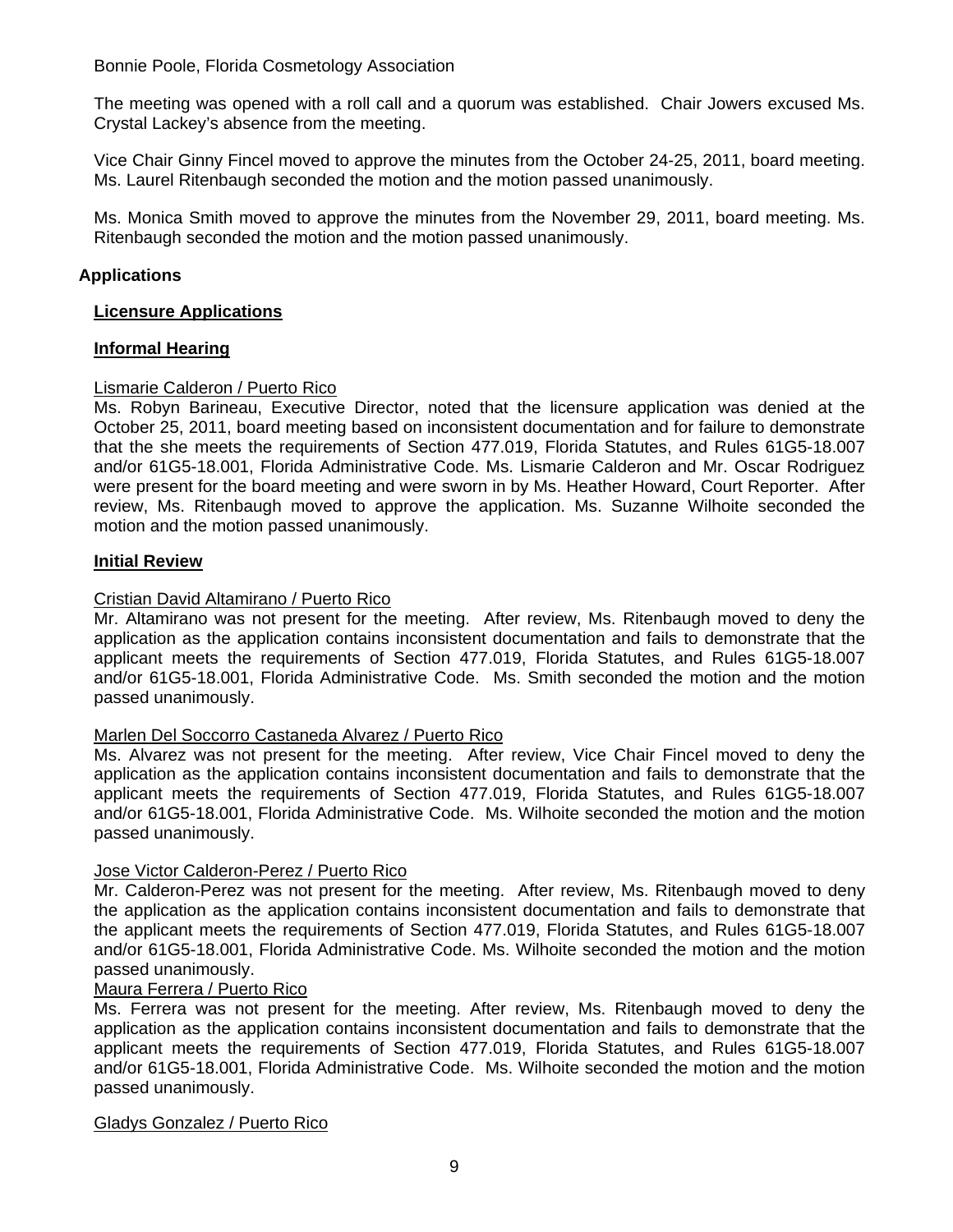Ms. Gonzalez was not present for the meeting. After review, Ms. Ritenbaugh moved to deny the application as the application contains inconsistent documentation and fails to demonstrate that the applicant meets the requirements of Section 477.019, Florida Statutes, and Rules 61G5-18.007 and/or 61G5-18.001, Florida Administrative Code. Ms. Wilhoite seconded the motion and the motion passed unanimously.

# Ana M. Lima / (Puerto Rico evaluation)

Ms. Ana Lima and Ms. Nilsa Canaveral were present for the meeting and were sworn in by the Court Reporter. After review, Vice Chair Fincel moved to deny the application as the application contains inconsistent documentation and fails to demonstrate that the applicant meets the requirements of Section 477.019, Florida Statutes, and Rules 61G5-18.007 and/or 61G5-18.001, Florida Administrative Code. Ms. Wilhoite seconded the motion and the motion passed unanimously.

# Maria A. Millan / Puerto Rico

Ms. Millan was not present for the meeting. After review, Ms. Ritenbaugh moved to approve the application. Ms. Wilhoite seconded the motion and the motion passed unanimously.

#### Brendaliz Rodriguez / Puerto Rico

Ms. Rodriguez and Mr. Luis Ramos were present for the meeting and were sworn in by the Court Reporter. After review, Ms. Ritenbaugh moved to approve the application. Ms. Wilhoite seconded the motion and the motion passed with Ms. Ritenbaugh voting against the motion.

# Marlene Rodriguez / Puerto Rico

Ms. Rodriguez was not present for the meeting. After review, Vice Chair Fincel moved to deny the application as the application contains inconsistent documentation and fails to demonstrate that the applicant meets the requirements of Section 477.019, Florida Statutes, and Rules 61G5-18.007 and/or 61G5-18.001, Florida Administrative Code. Ms. Smith seconded the motion and the motion passed unanimously.

#### Carla M. Zorrilla / Puerto Rico

Ms. Zorrilla was not present for the meeting. After review, Vice Chair Fincel moved to deny the application as the application contains inconsistent documentation and fails to demonstrate that the applicant meets the requirements of Section 477.019, Florida Statutes, and Rules 61G5-18.007 and/or 61G5-18.001, Florida Administrative Code. Ms. Ritenbaugh seconded the motion and the motion passed unanimously. and was sworn in by the Court Reporter.

#### **Initial HIV/AIDS Courses**

#### **Initial Review**

# The Esthetics Association Florida

After review, Ms. Ritenbaugh moved to approve the application. Ms. Smith seconded the motion and the motion passed unanimously.

#### Gwendolyn Croskey

After review, Ms. Ritenbaugh moved to approve the application. Ms. Smith seconded the motion and the motion passed unanimously.

#### **Continuing Education Provider and Course Applications**

#### **Initial Review**

Beauty and Health Institute Course Application 16-Hour Continuing Education – 16 Hours Live Group Study/Home Study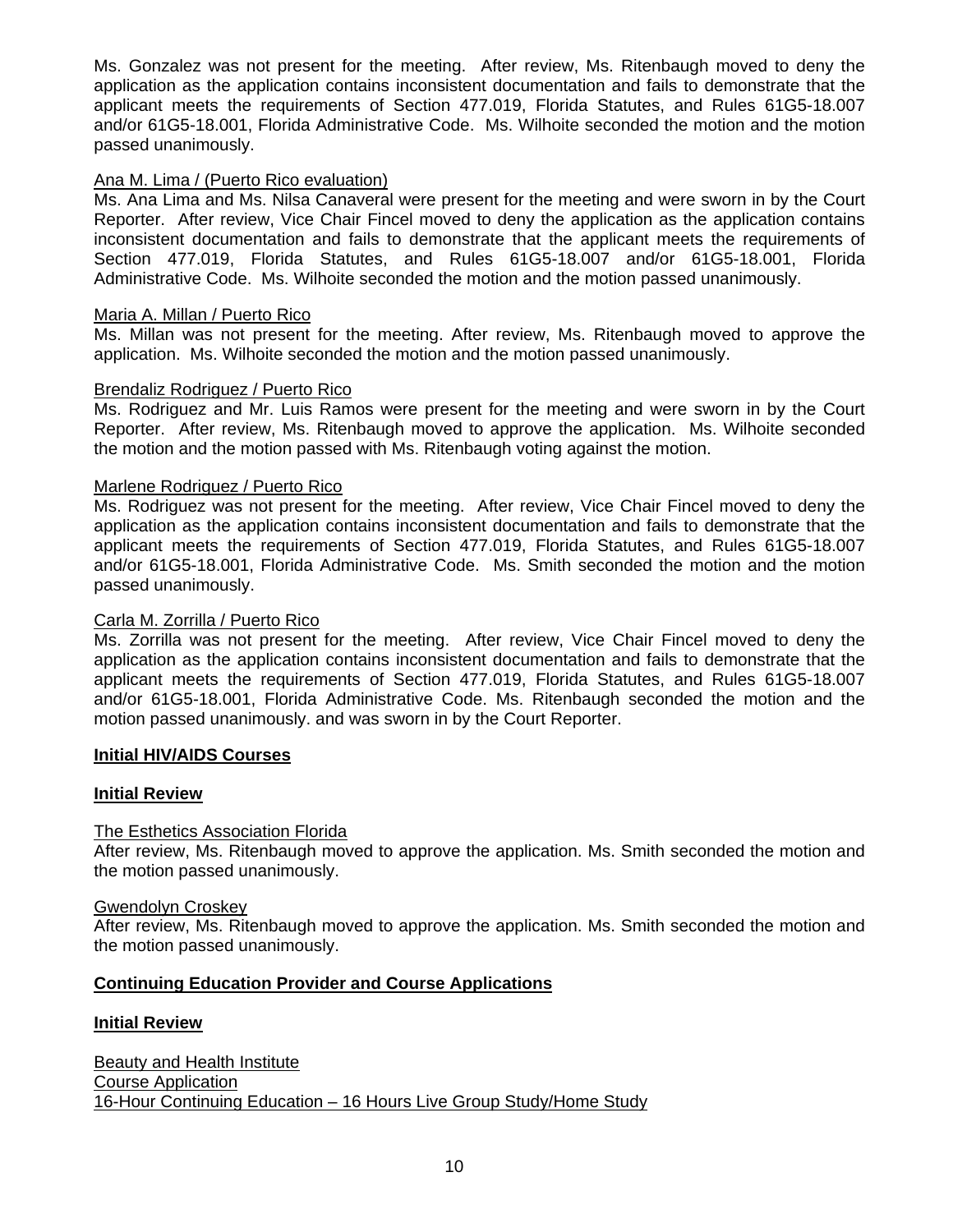After review, Ms. Ritenbaugh moved to approve the application. Ms. Wilhoite seconded the motion and the motion passed unanimously.

ContinuingCosmetolgy.com

*Course Application* 

FL 2 Hour HIV/AIDS CE Course – 2 Hours Internet/Home Study

After review, Ms. Smith moved to approve the application. Ms. Ritenbaugh seconded the motion and the motion passed unanimously.

Cinderella Hair Extensions

*Provider Application*

*Course Application*

Cinderella Hair Extensions – 4 Hours Cosmetology Conference/Trade Show

After review, Ms. Smith moved to approve the course provider application. Ms. Ritenbaugh seconded the motion and the motion passes unanimously.

After review, Ms. Ritenbaugh moved to deny the course application based on the course being product driven. Ms. Smith seconded the motion and the motion passed unanimously.

Dermastart, Inc.

*Provider Application*

*Course Application*

# Understanding Chemical Peels – 6 Hours Live Group Study

After review, Ms. Smith moved to approve the course provider application. Ms. Ritenbaugh seconded the motion and the motion passed unanimously.

After review, Ms. Smith moved to approve the application with the following contingency: remove disclaimer statement from the course outline. The correction must be submitted to the Executive Director within 30 days of the date of the order for approval. Ms. Ritenbaugh seconded the motion and the motion passed unanimously.

Exotica Academy Inc.

*Course Application*

Continuing Education – 16 Hours Live Group Study/Home Study/Cosmetology Conference/Trade Show/Internet

After review, Ms. Ritenbaugh moved to approve the application with the following contingency: add reference dates to the course outline. The correction must be submitted to the Executive Director within 30 days of the date of the order for approval. Ms. Smith seconded the motion and the motion passed unanimously.

#### Exotica Academy Inc.

*Course Application*

HIV/AIDS – 2 Hours Live Group Study/Home Study/Cosmetology Conference/TradeShow/Internet

After review, Ms. Ritenbaugh moved to approve the application with the following contingency: add reference dates to the course outline. The correction must be submitted to the Executive Director within 30 days of the date of the order for approval. Ms. Smith seconded the motion and the motion passed unanimously.

Exotica Academy Inc.

*Course Application*

Chemical Makeup – 2 Hours Live Group Study/Home Study/Cosmetology Conference/Trade

Show/Internet

After review, Ms. Ritenbaugh moved to approve the application with the following contingency: add reference dates to the course outline. The correction must be submitted to the Executive Director within 30 days of the date of the order for approval. Ms. Smith seconded the motion and the motion passed unanimously.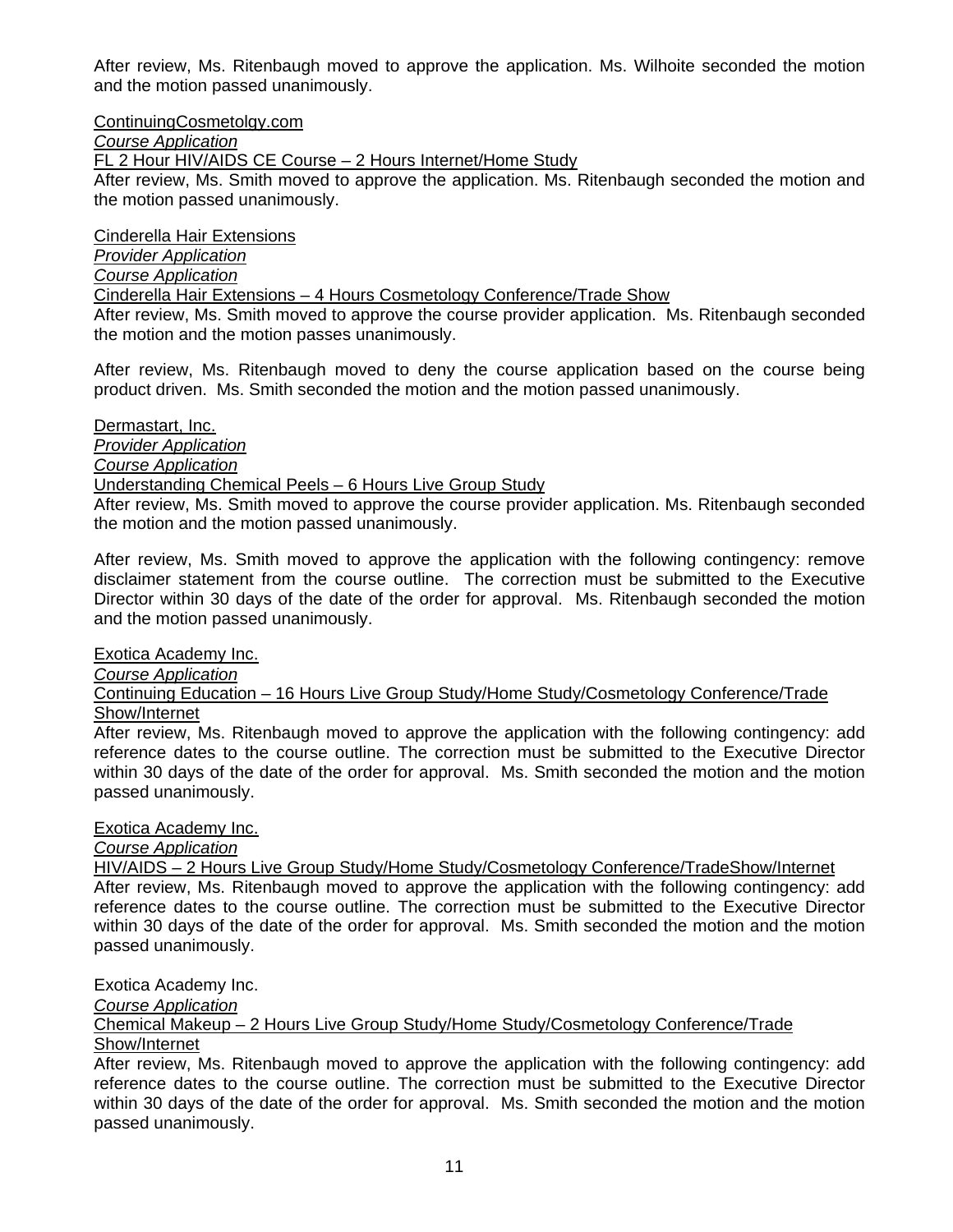#### Exotica Academy Inc. *Course Application* Environmental Issues – 1 Hour Live Group Study/Home Study/Cosmetology Conference/Trade Show/Internet

After review, Ms. Ritenbaugh moved to approve the application with the following contingency: add reference dates to the course outline. The correction must be submitted to the Executive Director within 30 days of the date of the order for approval. Ms. Smith seconded the motion and the motion passed unanimously.

Patti Biro and Associates

# *Provider Application*

# *Course Application*

Integrating Wellness Services in the Spa, Salon and Health Care Worlds– 6 Hours Live Group Study After review, Ms. Ritenbaugh moved to approve the course provider application. Ms. Smith seconded the motion and the motion passes unanimously.

After review, Ms. Smith moved to approve the application. Ms. Ritenbaugh seconded the motion and the motion passed unanimously.

Robert M. Martinez

*Provider Application*

*Course Application* 

Continuing Education for Cosmetologists – 16 Hours Live Group Study/Home Study/Cosmetology Conference/Trade Show

Mr. Robert Martinez was present for the meeting. After review, Ms. Smith moved to approve the course provider application. Vice Chair Fincel seconded the motion and the motion passed unanimously.

After review, Ms. Ritenbaugh moved to approve the application. Ms. Smith seconded the motion and the motion passed unanimously.

Osmosis Pure Medical Skincare

*Course Application* 

Osmosis Skin Transformation System Seminar – 8 Hours Live Group Study

After review, Ms. Smith moved to deny the course application based on the course being product driven. Vice Chair Fincel seconded the motion and the motion passed unanimously.

# **Applications for Body Wrapping Courses**

# **Informal Hearing**

# Skin Geeks

Ms. Barineau noted that the application was denied at the October 25, 2011, board meeting, based on the course content being outside of the scope of practice for a body wrapping registration, and references to the use of alcohol as a disinfectant. After review, Ms. Ritenbaugh moved to uphold the denial based on the course content being outside of the scope of practice for a body wrapping registration. Ms. Wilhoite seconded the motion and the motion passed unanimously.

# **Initial Review**

# Danik Beauty Academy

After review, Vice Chair Fincel moved to deny the application based on references to the use of formalin and alcohol as a disinfectant, and outdated reference materials. Ms. Smith seconded the motion and the motion passed unanimously.

# Ellen Delaney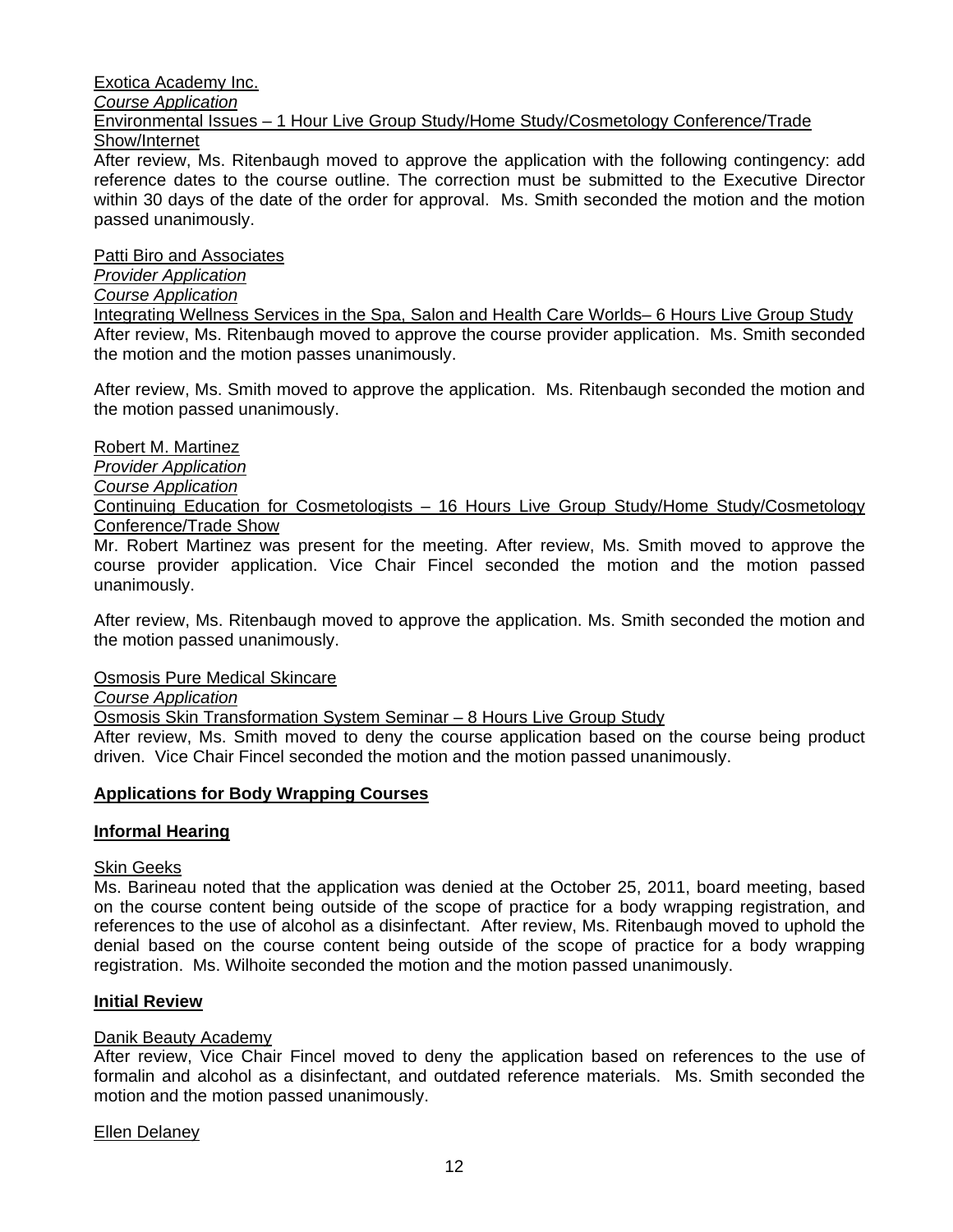After review, Ms. Smith moved to approve the application. Ms. Wilhoite seconded the motion and the motion passed unanimously.

#### Health From Nature Corp.

After review, Ms. Smith moved to deny the application based on the course content being outside of the scope of practice of Florida Board of Cosmetology licensees, and improper references to fat loss and weight loss. Ms. Wilhoite seconded the motion and the motion passed unanimously.

#### Soro's Body Wrapping

After review, Ms. Ritenbaugh moved to approve the application. Ms. Smith seconded the motion and the motion passed unanimously.

#### Spalon Techniques LLC.

After review, Ms. Ritenbaugh moved to approve the application. Ms. Smith seconded the motion and the motion passed unanimously.

#### **Applications for Hair Braiding Courses**

#### **Initial Review**

#### Beauty of Sarah Braid Center

After review, Ms. Smith moved to approve the application with the following contingency: add course number to the course completion certificate. The correction must be submitted to the Executive Director within 30 days of the date of the order for approval. Ms. Wilhoite seconded the motion and the motion passed unanimously.

# Cosmo African Hair Braiding

After review, Ms. Smith moved to deny the application based on outdated reference materials, reference to the use of alcohol and phenols as a disinfectant, and improper methods of sanitation and disinfection procedures. Ms. Wilhoite seconded the motion and the motion passed unanimously.

#### Fanta Sanoko

After review, Ms. Smith moved to approve the application. Chair Jowers seconded the motion and the motion passed unanimously.

#### Gwendolyn Croskey

After review, Ms. Ritenbaugh moved to approve the application. Ms. Smith seconded the motion and the motion passed unanimously.

#### Hair Braiding By Coya

After review, Ms. Smith moved to approve the application. Ms. Ritenbaugh seconded the motion and the motion passed unanimously.

#### In His Image Studio

After review, Ms. Ritenbaugh moved to approve the application. Ms. Smith seconded the motion and the motion passed unanimously.

#### Soro's Hair Braiding

After review, Ms. Ritenbaugh moved to approve the application. Ms. Smith seconded the motion and the motion passed unanimously.

#### Top 2 Bottom

After review, Ms. Ritenbaugh moved to approve the application. Ms. Smith seconded the motion and the motion passed unanimously.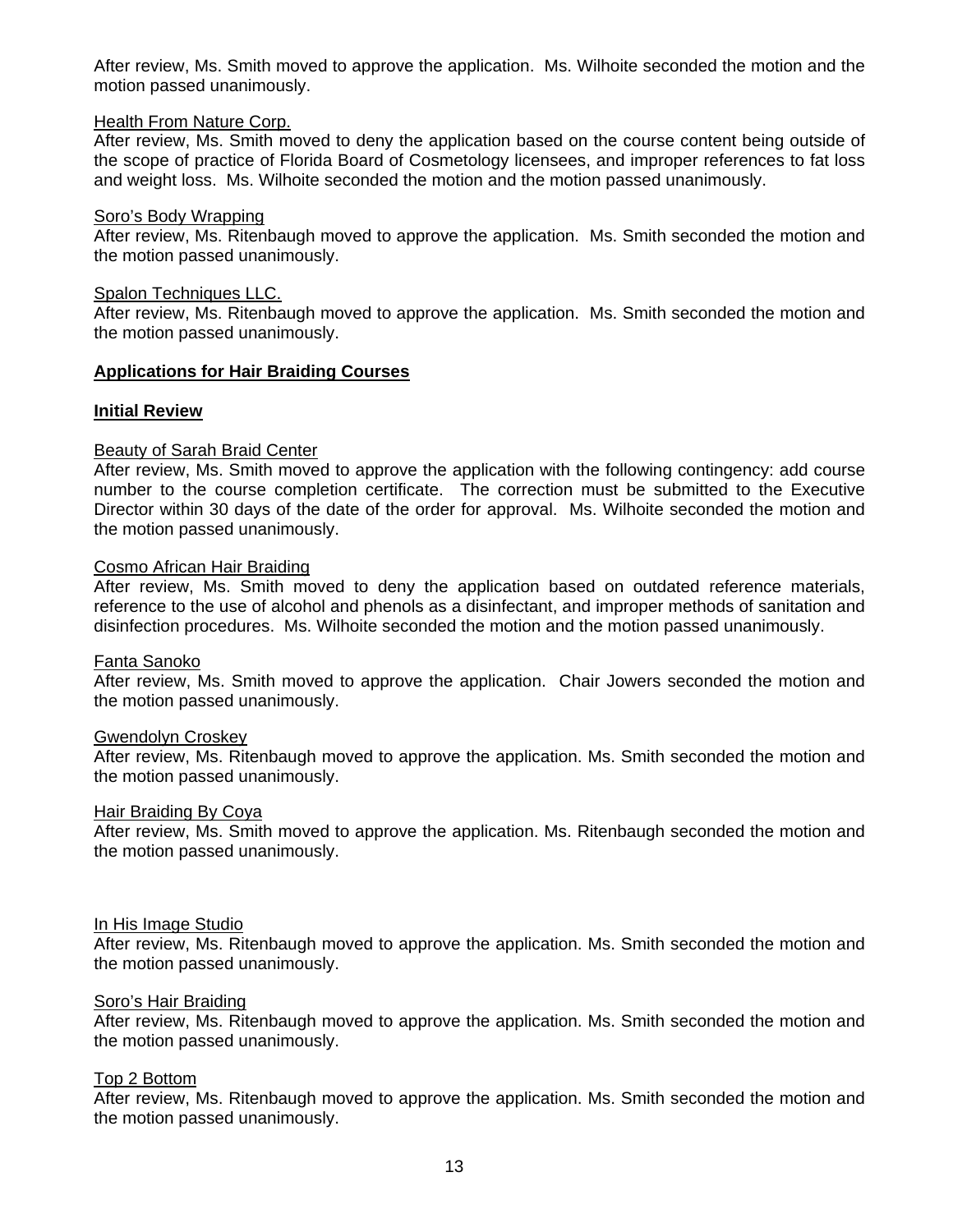# **Applications for Hair Wrapping Courses**

#### **Initial Review**

#### Beauty of Sarah Braid Center

After review, Ms. Ritenbaugh moved to approve the application with the following contingency: striking the word "braiding" in the course outline and replacing it with "wrapping". The correction must be submitted to the Executive Director within 30 days of the date of the order for approval. Ms. Wilhoite seconded the motion and the motion passed unanimously.

#### Gwendolyn Croskey

After review, Ms. Ritenbaugh moved to approve the application. Vice Chair Fincel seconded the motion and the motion passed unanimously.

#### In His Image Studio

After review, Ms. Ritenbaugh moved to approve the application. Ms. Smith seconded the motion and the motion passed unanimously.

#### Phenomenal Hair Gallery

After review, Vice Chair Fincel moved to approve the application with the following contingencies: strike all references to "stimulating the scalp" from the course outline, and striking the word "braiding" in the course outline and replacing it with "wrapping". The corrections must be submitted to the Executive Director within 30 days of the date of the order for approval. Ms. Wilhoite seconded the motion and the motion passed unanimously.

#### Soro's Hair Wrapping

After review, Ms. Smith moved to approve the application. Ms. Ritenbaugh seconded the motion and the motion passed unanimously.

#### Top 2 Bottom

After review, Ms. Ritenbaugh moved to approve the application. Ms. Smith seconded the motion and the motion passed unanimously.

#### **New Business**

#### **Petition for Waiver and Variance** – Planet Fitness

After discussion, the board denied the variance and rule waiver request filed by Planet Fitness relating to Rule 61G5-2,992(4), Florida Administrative Code – Salon Requirements. Planet Fitness requested that the square footage in their salon be 120 rather than the required 200 square feet.

#### **OSHA Notice - Updates Regarding Brazilian Blowout**

The board discussed the warning information and will continue to monitor this issue. Ms. Barineau noted that the OSHA alert had been posted on the board's website.

# **Other Business**

#### **Executive Director's Report**

#### Financial Report for Year Ending September 2011

Ms. Barineau reported that the balance in the board's operating account as of September 30, 2011, was over \$1.3 million, and the balance in their unlicensed activity account was over \$1.6 million for the same period.

# National-Interstate Council (NIC) Newsletter September/October 2011

Ms. Barineau informed the board that the September/October NIC Newsletter was included in the agenda for informational purposes.

#### Florida Board of Cosmetology Newsletter – August 2011